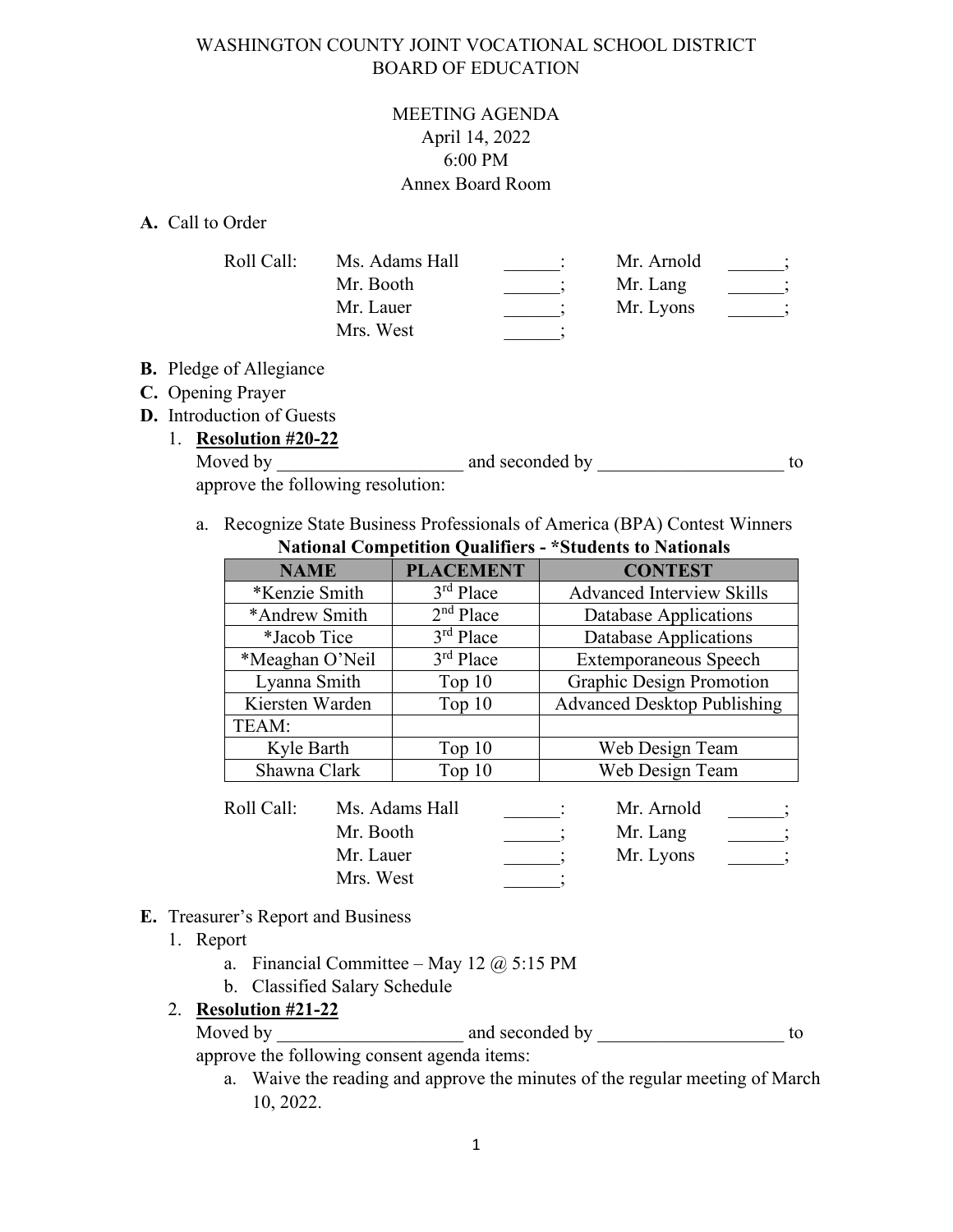- b. Approve the Financial Report by the fund/special cost center, check register, bank reconciliation, and record of cash and investments for March 2022.
- c. Authorize the Treasurer to establish the **WORC-ARC Grant Fund** (599- 922W) for the 2021-2022 school year; increase and approve revenue and appropriations in the amount of \$118,584.
- d. Authorize the Treasurer to enter into an agreement with the Auditor of State's Local Government Service (LGS) for the purpose of compiling the generalpurpose financial statements for the fiscal year ending June 30, 2022. Services will be performed at an anticipated cost, not to exceed \$13,400.

| Roll Call: | Ms. Adams Hall | Mr. Arnold |  |
|------------|----------------|------------|--|
|            | Mr. Booth      | Mr. Lang   |  |
|            | Mr. Lauer      | Mr. Lyons  |  |
|            | Mrs. West      |            |  |

- **F.** Communications
- **G.** Director's Report (See Page 6)
- **H.** Superintendent's Report and Business
	- 1. Report
		- a. 50th Anniversary Open House/Alumni Reunion
		- b. Honor  $Roll 3<sup>rd</sup>$  Nine Weeks
			- i. Directly Enrolled Jackson Schaad 4.0
		- c. School Calendar 2022-2023
		- d. Senior Awards Assembly Tuesday, May 24, 2022 -9:30 a.m.
		- e. Driver's Education
		- f. Fiber Optic Technician
		- g. Negotiations
		- h. Alternatives to Graduation Pathways Grant funded position
		- i. Other

### 2. **Resolution #22-22 – Recognize SkillsUSA State Competition Qualifiers**

| Moved by                          | and seconded by |  |
|-----------------------------------|-----------------|--|
| approve the following resolution: |                 |  |

| <b>NAME</b>          | <b>PLACEMENT</b> | <b>CONTEST</b>     |
|----------------------|------------------|--------------------|
| Alexia Ruble         |                  | Electricity        |
| Hannah Pickens       |                  | Esthetics          |
| Team:                |                  |                    |
| Mason Wells          |                  | <b>Teams Works</b> |
| Andrew Huffman       |                  | <b>Teams Works</b> |
| Gaven Allen          |                  | <b>Team Works</b>  |
| <b>Marcus Brooks</b> |                  | <b>Teams Works</b> |

| Roll Call: | Ms. Adams Hall | Mr. Arnold |  |
|------------|----------------|------------|--|
|            | Mr. Booth      | Mr. Lang   |  |
|            | Mr. Lauer      | Mr. Lyons  |  |
|            | Mrs. West      |            |  |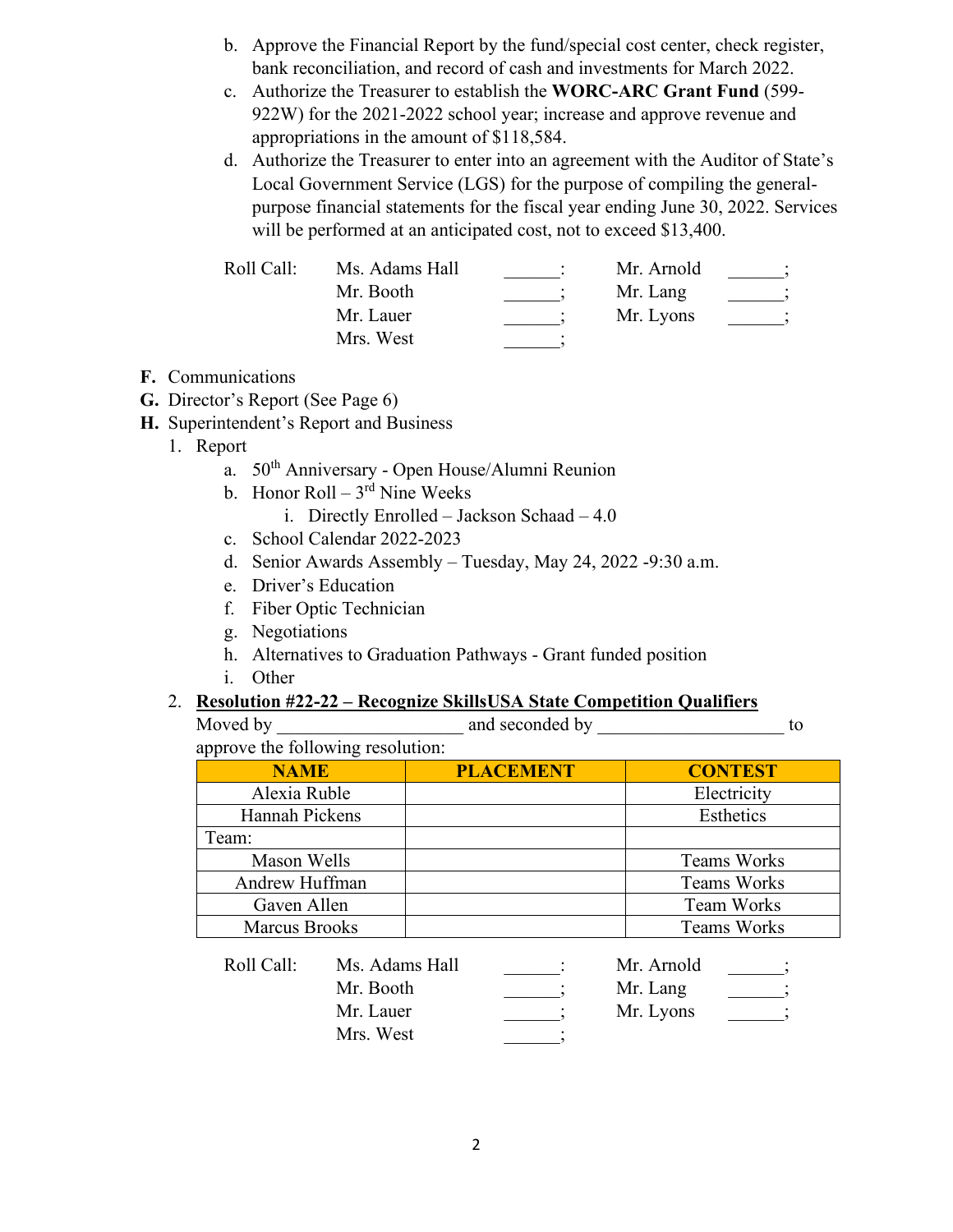## 3. **Resolution #23-22**

Moved by **and seconded by**  $\blacksquare$ 

to approve the following consent agenda items:

a. Accept the following donations:

1. DOT Transportation, Doug Simpson, OH Terminal Manager, 4005 All American Way, Suite 3, Zanesville, OH 43701 donated a radiator for a black Volvo truck, valued at \$675.33 to the CDL program.

2. Chuck Dichendorf, 331 5<sup>th</sup> Street, Marietta, OH 45750 donated two laptop computers, valued at \$600 all to the IT Department.

3. Peoples Bank, 138 Putnam Street, Marietta, OH 45750 donated \$10,000 for program support Syndaver for the High School and Adult Tech Medical Programs.

b. Employ the following part-time Adult Technical Training instructor for the year ending June 30, 2022:

| <b>Name</b>        | Area    | Rate/Hr. | $\nabla$ ffective         |
|--------------------|---------|----------|---------------------------|
| <b>Tyler Stacy</b> | Welding | \$28.00  | 2022<br>$\Delta$<br>Anril |

- c. Employ the following substitute teachers at a rate of \$150/per day for the 2021- 2022 school year: Victoria Nash and Andrea Severns - pending BCI/FBI Background Check and Ohio Department of Education license.
- d. Authorize Superintendent to notify Staff regarding possible reductions.
- e. Approve Guarantee Trust Life Insurance Company for Student Accident Insurance for 2022-2023.
- f. Recognize Teacher & Staff Appreciation Week May 2-6, 2022.
- g. Approve overnight trip for SkillsUSA students to participate in the state competition events in Columbus, OH on May 3-4, 2022.
- h. Approve overnight trip for BPA students to participate in national competition events in Dallas, TX on May 4-8, 2022.
- i. Approve overnight trip for SkillsUSA Heavy Equipment students to participate in the state competition in Miamisburg, OH on April 29-30, 2022.
- j. Approve Alternatives to Graduation Pathway job description. WCCC applied for the Ohio Department of Education (ODE) Alternatives to Graduation Pathway grant, in which WCCC received \$100,000 from ODE. This is to be spent over two years, WCCC plans to match the funds 1:1 to have at least \$200,000 for this project for the first two years.

| Roll Call: | Ms. Adams Hall | Mr. Arnold |  |
|------------|----------------|------------|--|
|            | Mr. Booth      | Mr. Lang   |  |
|            | Mr. Lauer      | Mr. Lyons  |  |
|            | Mrs. West      |            |  |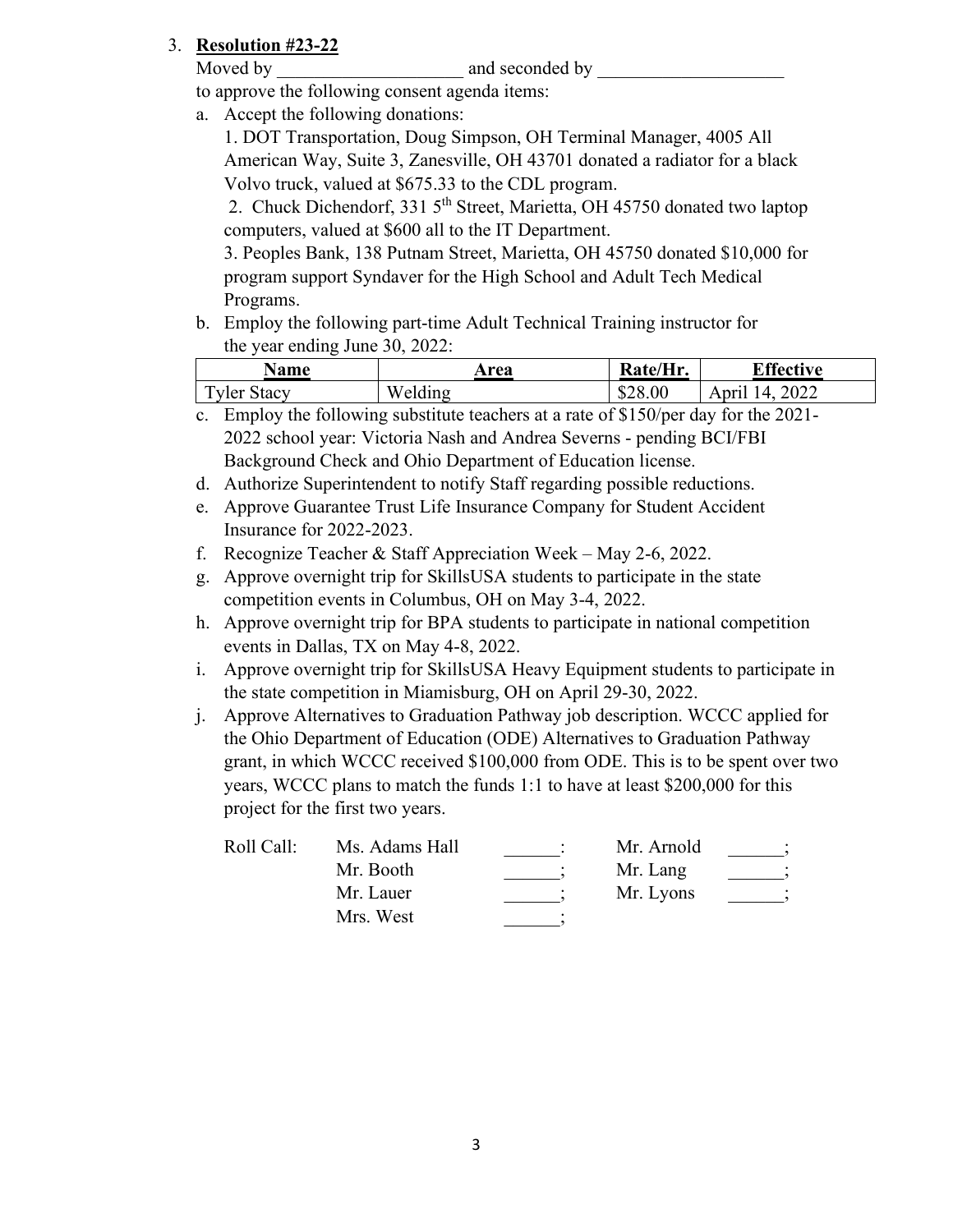| Moved by   |                                                                                | and seconded by |            | to |
|------------|--------------------------------------------------------------------------------|-----------------|------------|----|
|            | approve the School Calendar for Teachers and Students for the 2022-2023 School |                 |            |    |
| Year.      |                                                                                |                 |            |    |
| Roll Call: | Ms. Adams Hall                                                                 |                 | Mr. Arnold |    |
|            | Mr. Booth                                                                      |                 | Mr. Lang   |    |
|            | Mr. Lauer                                                                      |                 | Mr. Lyons  |    |
|            | Mrs. West                                                                      |                 |            |    |

|          | $\mathbf{R}$ resolution $\mathbf{R}$ $\mathbf{L}$ $\mathbf{L}$ incredit increditation of Talum Toggian |  |
|----------|--------------------------------------------------------------------------------------------------------|--|
| Moved by | and seconded by                                                                                        |  |

approve the following resolution:

WHEREAS, **Tatum Poggiali**, English Instructor, has submitted a letter of resignation; therefore,

BE IT RESOLVED, That the resignation of Tatum Poggiali be accepted effective May 27, 2022.

| Roll Call: | Ms. Adams Hall | Mr. Arnold |  |
|------------|----------------|------------|--|
|            | Mr. Booth      | Mr. Lang   |  |
|            | Mr. Lauer      | Mr. Lyons  |  |
|            | Mrs. West      |            |  |

### 6. **Resolution #26-22 – Accept Resignation of Phyllis Boyd**

| Moved by                          | and seconded by |  |
|-----------------------------------|-----------------|--|
| approve the following resolution: |                 |  |

WHEREAS, **Phyllis Boyd**, Cosmetology Instructor, has submitted a letter of resignation; therefore,

BE IT RESOLVED, That the resignation of Phyllis Boyd be accepted effective May 27, 2022.

| Roll Call: | Ms. Adams Hall | Mr. Arnold |  |
|------------|----------------|------------|--|
|            | Mr. Booth      | Mr. Lang   |  |
|            | Mr. Lauer      | Mr. Lyons  |  |
|            | Mrs. West      |            |  |

- **I.** Information, Reports, & Public Participation
- **J.** Future Business
- **K.** Questions
- **L.** Recess into Executive Session

Moved by \_\_\_\_\_\_\_\_\_\_\_\_\_\_\_\_\_ and seconded by \_\_\_\_\_\_\_\_\_\_\_\_\_\_\_\_\_to recess into Executive Session to consider matters required to be kept confidential by federal law or regulations or state statutes at \_\_\_\_\_\_ p.m.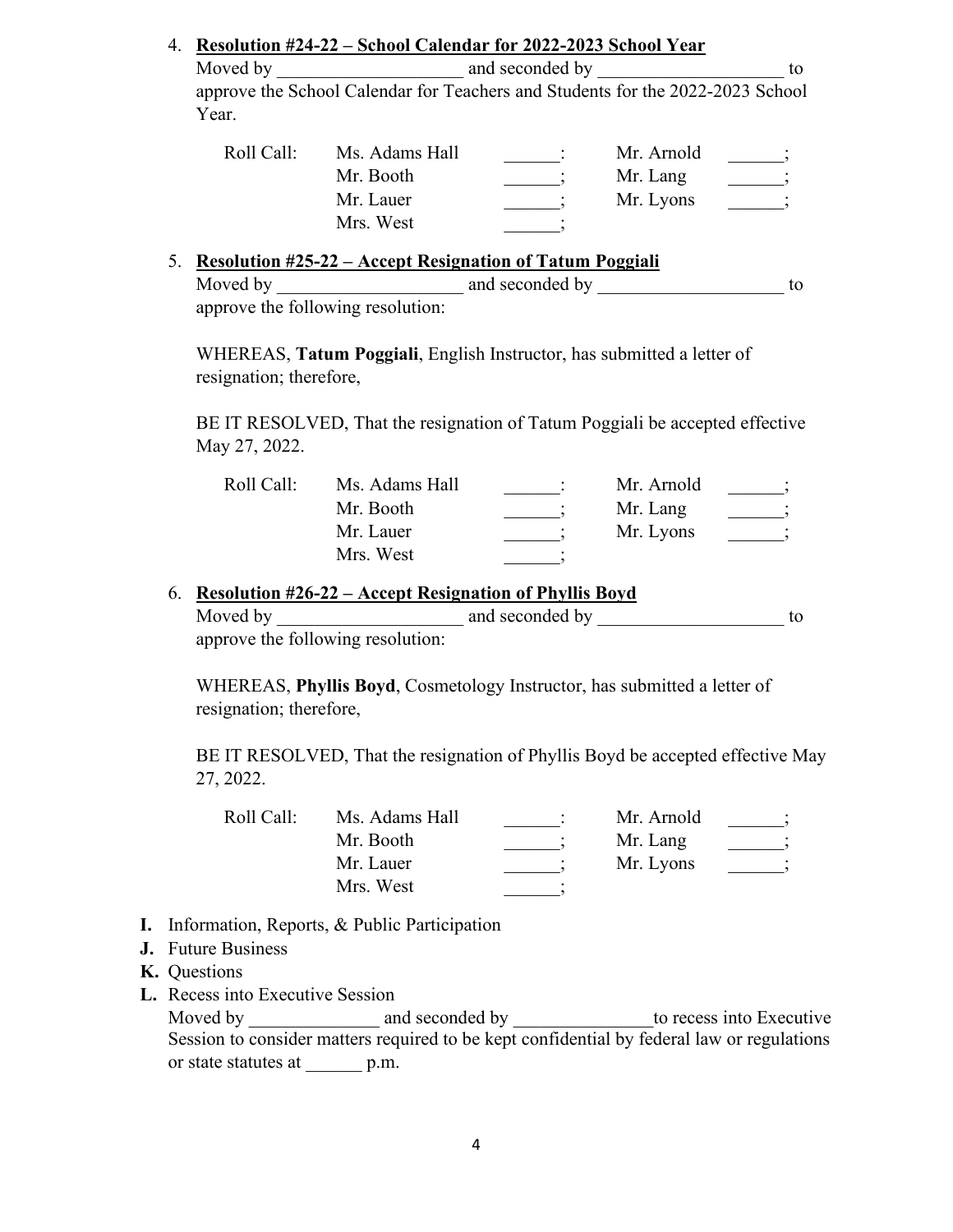| Roll Call: | Ms. Adams Hall | Mr. Arnold |  |
|------------|----------------|------------|--|
|            | Mr. Booth      | Mr. Lang   |  |
|            | Mr. Lauer      | Mr. Lyons  |  |
|            | Mrs. West      |            |  |

President Mrs. West declared the meeting back in session at \_\_\_\_\_\_ p.m.

## **M.** Adjournment

| Ms. Adams Hall<br>Roll Call:<br>Mr. Arnold<br>Mr. Booth<br>Mr. Lang<br>Mr. Lyons<br>Mr. Lauer | Moved by | and seconded by |  | to adjourn at | p.m. |  |
|-----------------------------------------------------------------------------------------------|----------|-----------------|--|---------------|------|--|
| Mrs. West                                                                                     |          |                 |  |               |      |  |

## **NEXT MEETING:**

Regular Meeting Thursday, May 12 @ 6 PM Washington County Career Center – Annex Board Room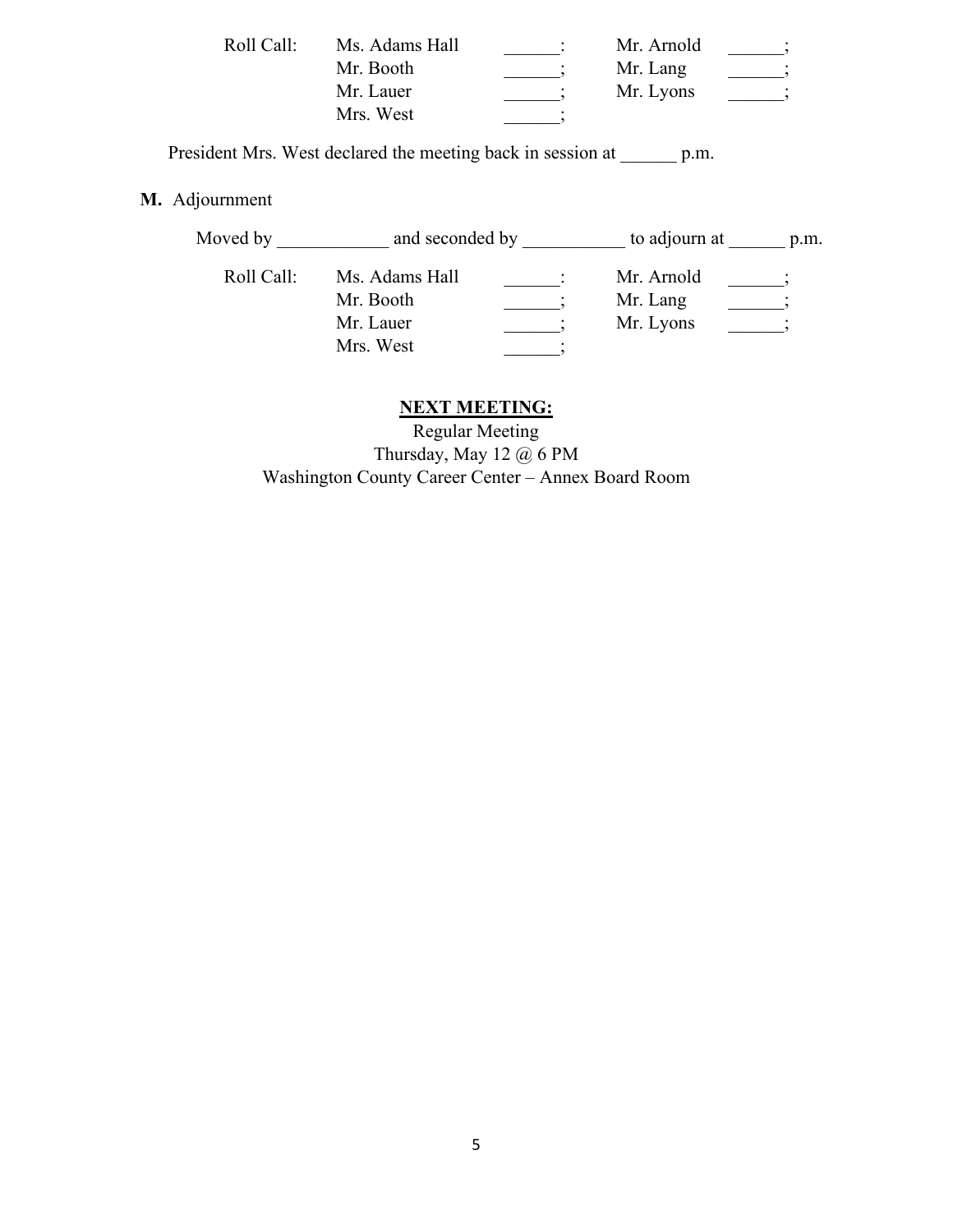### Adult Technical Training

### Director Report

### April 2022

### Noteworthy events:

- 1. Hosted all WCCC Juniors on March  $11<sup>th</sup>$  for a tour of all Adult Tech programs.
- 2. WCCC has been awarded a grant for CDL students in the amount of \$83,278 from the Ohio Department of Higher Ed.
- 3. Award from Peoples Bank Foundation in the amount of \$10,000 toward the purchase of the Syndaver for Adult Tech and High School medical programs.
- 4. Adult Tech programs were represented and promoted at the MOV Career Connect Job Fair.

Customized Trainings/company visits:

- 1. Profusion welding training/certification
- 2. Solvay- Willow Island I & E Testing
- 3. Solvay- Maintenance Testing
- 4. Mahle Electricity Testing
- 5. Westlake Electricity Testing
- 6. Parkersburg Housing Authority HVAC training
- 7. Marietta YMCA Health and Wellness Fair
- 8. Hosted students from Warren High School, Morgan High School and Belpre Middle School
- 9. Visited Warren Middle School
- 10. Babysitting Class at St. Mary's Marietta

Announcements and updates:

- 1. A joint (Secondary and Postsecondary) Stakeholder's meeting for Perkins Grant was held on April 1st. Comprehensive Local Needs Assessment will be submitted in April. The final Perkins Grant application is due in June.
- 2. Spring Advisory Meetings scheduled for April 22<sup>nd</sup>.
- 3. Grant application is pending with the Ohio Department of Higher Ed for the Short-Term Certificate Grant.